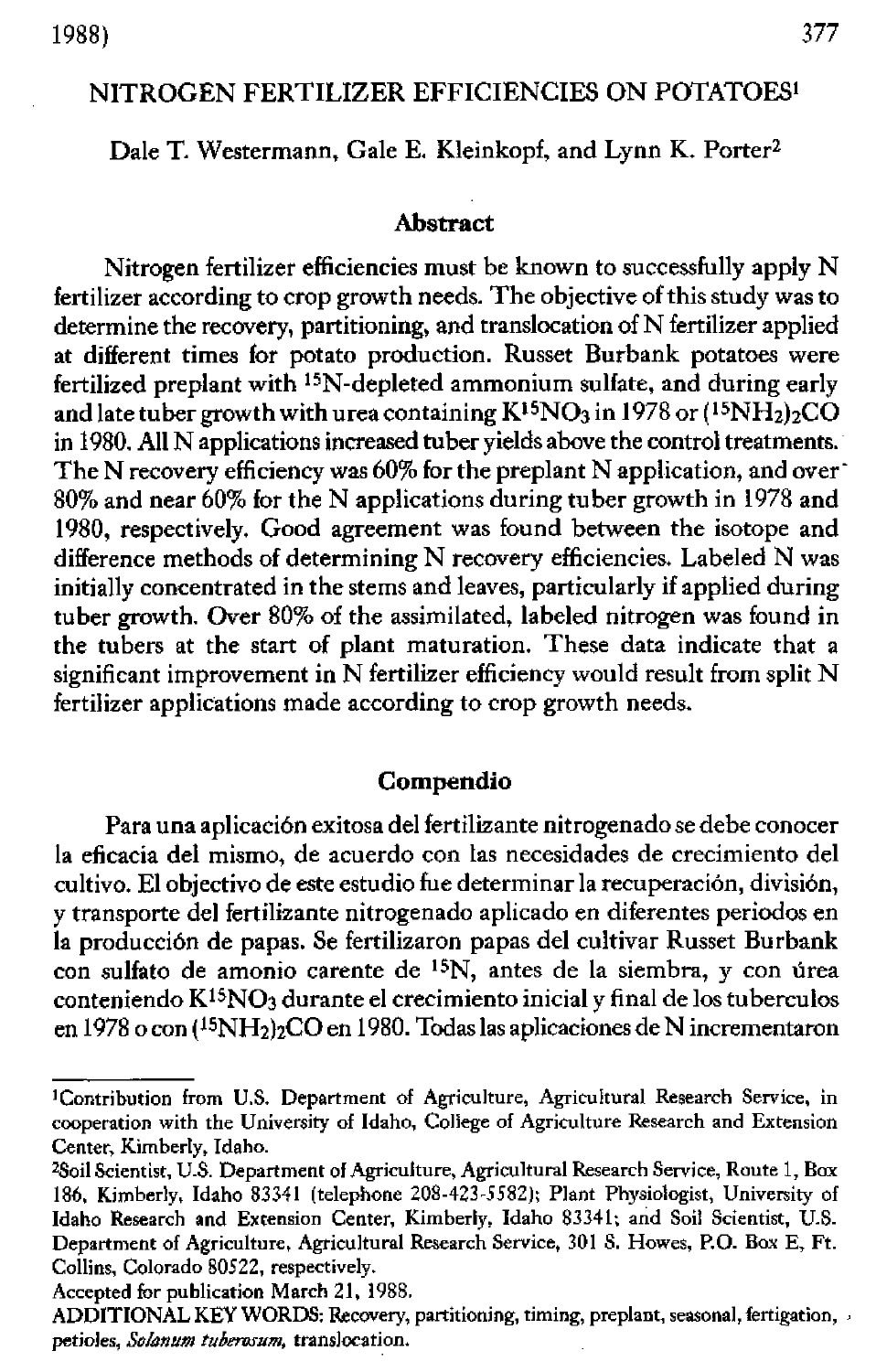los rendimientos en tuberculos por encima de aquellos en los tratamientos testigo. La eficacia en la recuperación del N fue 60% para la aplicación de N anterior a la siembra, y más de 80% y cerca de 60% para las aplicaciones de N durante el crecimiento de los tubérculos, en 1978 y 1980, respectivamente. Se consideró que la eficacia más baja en 1980 fue causada por una deficiencia de P al final de la temporada. Se encontró buena relación entre el método del isótopo y el de las diferencias, para la determinación de la eficacia en la recuperación del N. El N marcado se concentró inicialmente en los tallos y hojas, principalmente cuando fue aplicado durante el crecimiento del tuberculo. Se econtró en los tubérculos más de 80% del nitrógeno marcado asimilado al inicio de la maduración de las plantas. Estos datos indican que una mejora significativa tendría lugar en la eficacia del fertilizante al dividir las aplicaciones del fertilizante nitrogenado efectuadas de acuerdo con las necesidades de crecimiento del cultivo.

## **Introduction**

Traditionally, the potato crop's N requirement is all applied preplant or at the time of planting; however, many growers are now applying a portion of the N requirement during crop growth in the irrigation water. A low preplant N application with supplemental N applications during tuber growth has the potential to increase fertilizer N efficiencies and promote early tuber growth (5). Fertilizer use efficiency increased 35% from frequent N fertilizations compared with conventional fertilization practices on a loamy sand in Wisconsin (12), while daily N applications on a sandy soil in Washington had N fertilizer use efficiencies of 90% and 78% for adequate and deficient application rates, respectively (7). In contrast, N side-dressed at planting on a fine sandy loam in California had a recovery efficiency of 57% (14).

Crop recovery of fertilizer N is generally low (8). Much of this nonrecovered fertilizer N is lost from denitrification, immobilization, or by leaching out of the root zone to eventually reach the ground water (6). A knowledge of the residual soil N, rate, and amount of N mineralized from soil organic sources in the root zone, and individual crop growth requirements are needed to optimize N fertilizer recommendations. A recent study reported the potato crop's N needs and provided diagnostic guidelines to schedule N fertilizer applications during crop growth (16). The N fertilizer recovery efficiencies for different application times must also be known to successfully fertilize during crop growth and development.

The overall research objectives were to study the effect of N availabilities on potato plant growth characteristics and to develop techniques for making N fertilizer recommendations according to stage and rate of crop growth. The plant N content, and the partitioning and translocation of N applied at different times for potato production are reported here.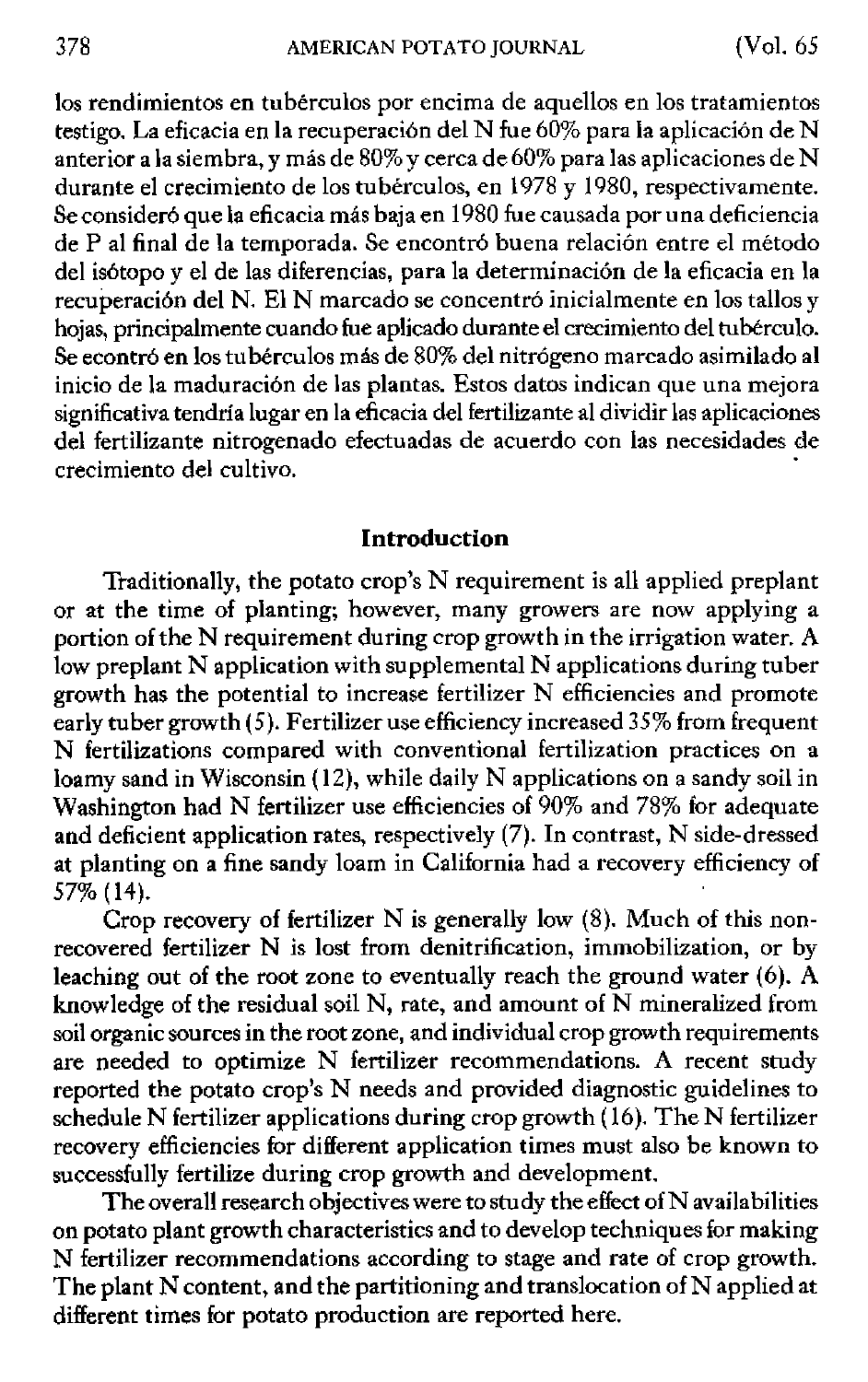## **Methods and Materials**

All data were obtained from two experimental field studies near Kimberly, Idaho, in 1978 and 1980. Russet Burbank potato seed pieces (0.06 kg) were planted 0.2 m deep and 0.23 m apart in 0.91 m rows between 20 and 25 April on a Portneuf silt loam soil (coarse-silty, mixed, mesic Durixerollic Calciorthids). This soil has a calcic layer beginning at about 0.4 m that restricts root penetration but not water movement. The experiments followed cereal grains in the rotation to ensure a relatively low residual soil N content. Individual plots were six rows wide by 15 m long. A randomized complete block design was used with three or four replications.

A soil sample of several combined cores (0 to 0.46-m) was taken from each replication for NO<sub>3</sub>-N analysis before any preplant fertilization (9), and an incubation estimate (3) of N mineralized from soil organic N sources. (Table 1). Soil  $NO<sub>3</sub>-N$  concentrations in the surface 0.46-m soil layer in each treatment were also measured at each whole plant sampling in 0.02-m diameter soil cores combined across replications.

All preplant fertilizers were broadcast and incorporated 0.15-m into the soil. Preplant P, K, and micronutrient applications were based on University of Idaho soil test recommendations (10). Preplant N for 1978 and 1980 was applied as <sup>15</sup>N-depleted (NH<sub>4</sub>)<sub>2</sub>SO<sub>4</sub> (0.0199 atom percent <sup>15</sup>N). and NH<sub>4</sub>NO<sub>3</sub>, respectively; seasonal N applications were broadcast on the surface as urea immediately before an irrigation (Table 1). In 1978,  $K^{15}NO<sub>3</sub>$ (83.89 atom percent 15N) was added to the urea, giving 4.233 and 3.788 atom percent excess 15N for the 21 June and 2 August N applications, respectively. Two different replications were used for each labeled N application

| Year-<br>treatment |       | -- N applications -                                             | Pretreatment -------                                           |                               |                                            |  |  |
|--------------------|-------|-----------------------------------------------------------------|----------------------------------------------------------------|-------------------------------|--------------------------------------------|--|--|
|                    | Total | Preplant                                                        | Seasonal<br>(day/month)                                        | Residual<br>NO <sub>i</sub> N | Mineralizable<br>$\mathbf{N}^{\mathbf{I}}$ |  |  |
|                    |       | -- kg ha <sup>-1</sup>                                          |                                                                |                               |                                            |  |  |
| 1978-1             | 0     | 0                                                               | 0                                                              | 5                             | 15                                         |  |  |
| 1978-2             | 134   | 1342                                                            | 0                                                              |                               |                                            |  |  |
| 1978-3             | 135   | Û                                                               | 45                                                             |                               |                                            |  |  |
|                    |       | $(21$ June <sup>3</sup> , 14 July,<br>$2$ August <sup>3</sup> ) |                                                                |                               |                                            |  |  |
| 1980-1             | 162   | 162                                                             | 0                                                              |                               | $30 -$                                     |  |  |
| 1980-2             | 342   | 162                                                             | 45<br>(4 July, 18 July,<br>$30$ July, 11 August <sup>4</sup> ) |                               |                                            |  |  |

TABLE 1. — *Nitrogen treatments and pretreatment soil analysis fir N.*

<sup>1</sup>N mineralized at 30 C for three weeks (3).

 $2$ All applied as  $15N$ -depleted  $(NH<sub>4</sub>)<sub>2</sub>SO<sub>4</sub>$ .

 $3U$ rea with  $K^{15}NO_3$  added on 21 June and 2 August.

<sup>4</sup>Urea with (<sup>15</sup>NH<sub>2</sub>)<sub>2</sub>CO added on 11 August.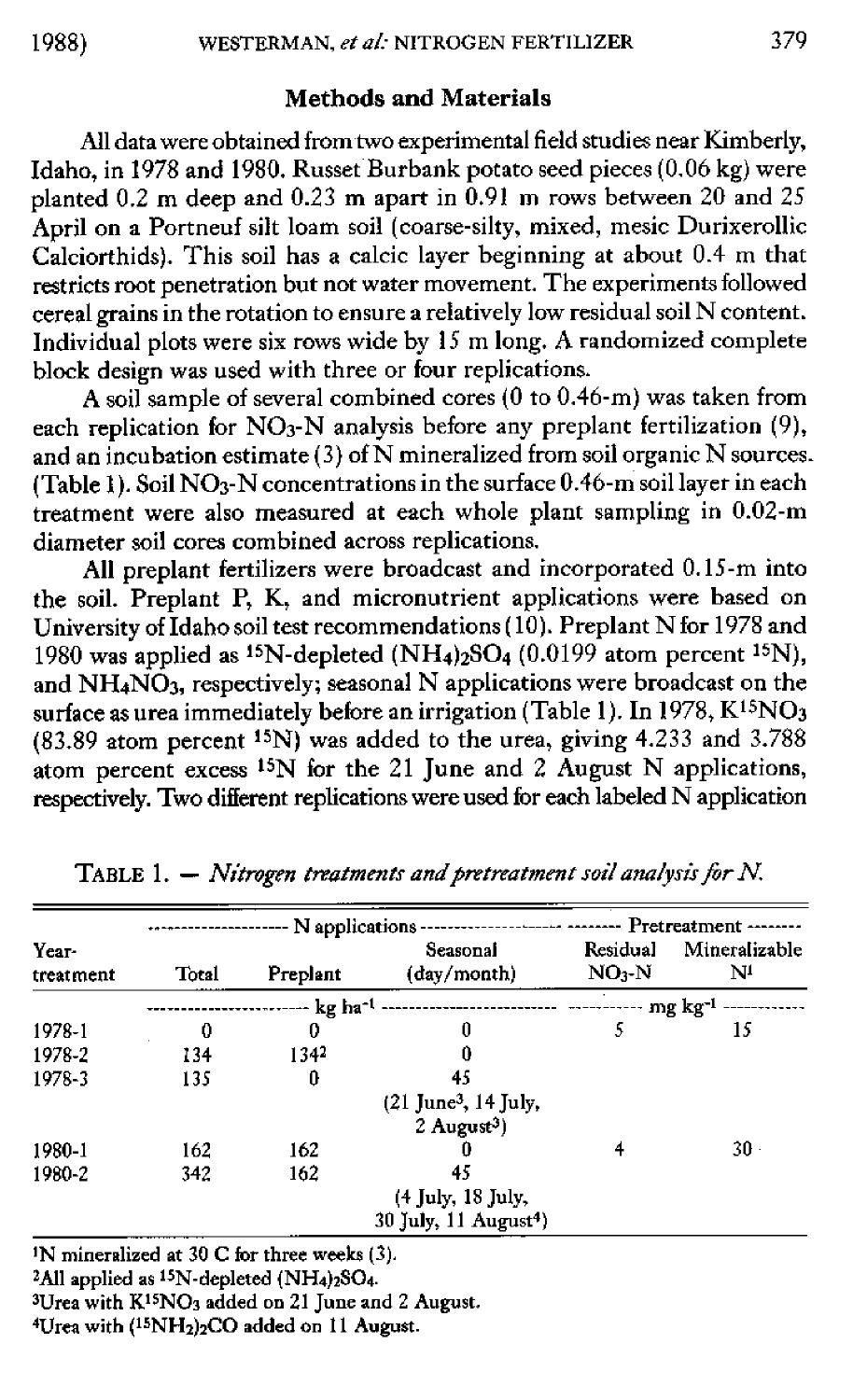in 1978. Labeled urea (77.6 atom percent 15N) was added to the urea fertilizer to give 3.215 atom percent excess 15N in the 11 August 1980 N application. Additional N treatments in these experiments were discussed previously (16).

Both experiments were sprinkler-irrigated with a 15- by 12-m sprinkler head spacing when the plant-available soil moisture in the root zone dropped between SO and 60%. Soil moisture was monitored with tensiometers placed in the row at the seed-piece depth (0.2 m). Each irrigation brought the soil moisture back to near the field capacity. Aldicarb (2-methyl-2[methythio] propionaldehyde 0-[methylcarbamoyl] oxime) insecticide and metribuzin (4-amino-6-1[1,1-dimethylethyl]-methylthio-1, 2, 4-triazine-5[4H]) herbicide were used in both experiments at  $3.3$  kg ha<sup>-1</sup> (a.i.) and  $0.8$  kg ha<sup>-1</sup> (a.i.), respectively.

Whole plant samples *(a* 1.5-m row segment) were taken from each plot at selected intervals from mid-tuberization to vine-kill. Plants were separated into stems, roots, tubers, active and inactive leaves. Active leaves are defined as those showing no visible signs of senescence. Roots and tubers were washed. All plant tissues were dried at 60 C, weighed for dry matter determination, ground to pass a 40-mesh screen, and analyzed for total N, including  $NO<sub>3</sub>$ -N (2). The plant N was also analyzed for atom percent <sup>15</sup>N with an AEI MS-20 isotope-ratio mass spectrometer using conversion techniques (11). The percentage of N fertilizer recovered in each plant part from the <sup>15</sup>N-depleted (NH<sub>4</sub>)<sub>2</sub>SO<sub>4</sub> was calculated from the equation,  $(100[N<sub>T</sub>][a$  $b$ ]/Nf $[a-c]$ , where  $N_T$  is the N content of the fertilized plant parts,  $N_f$  is the amount of 15N-depleted fertilizer added, *a* and *b* are the atom percent 15N of the plant parts grown on the nonfertilized and fertilized soil, and *c* is the atom percent <sup>15</sup>N of the <sup>15</sup>N-depleted fertilizer, respectively. The fertilizer 15N recovered in the plant parts from the enriched treatments was calculated from the equation,  $(N_T[a-b]/[c-b])$ , where  $N_T$  is the N content of the plant part, *a* and *b are* the atom percent 15N of the treated and non-treated plant parts, and  $c$  is the atom percent <sup>15</sup>N of the added N material (4). A composite sample of 30 to 40 petioles from the fourth leaf down from the growing tip was also taken from each plot at the same time as the whole plant samples. They were dried, ground, and analyzed for  $NO<sub>3</sub>$ -N concentrations  $(9)$ .

All remaining plant tops were removed in late September in preparation for final harvest. Tubers were mechanically harvested from two non-border rows each 9 or 12 m long from the center of each plot during the first week of October. Total tuber yields, the yields of graded tubers (1), and the specific gravity of about 4 kg of USDA #1 tubers were determined immediately after harvest.

Statistical analysis of variance was carried out using a randomized complete block design with the appropriate replications for each data set. Duncan's Multiple Range Test was used to make comparisons among treatment means.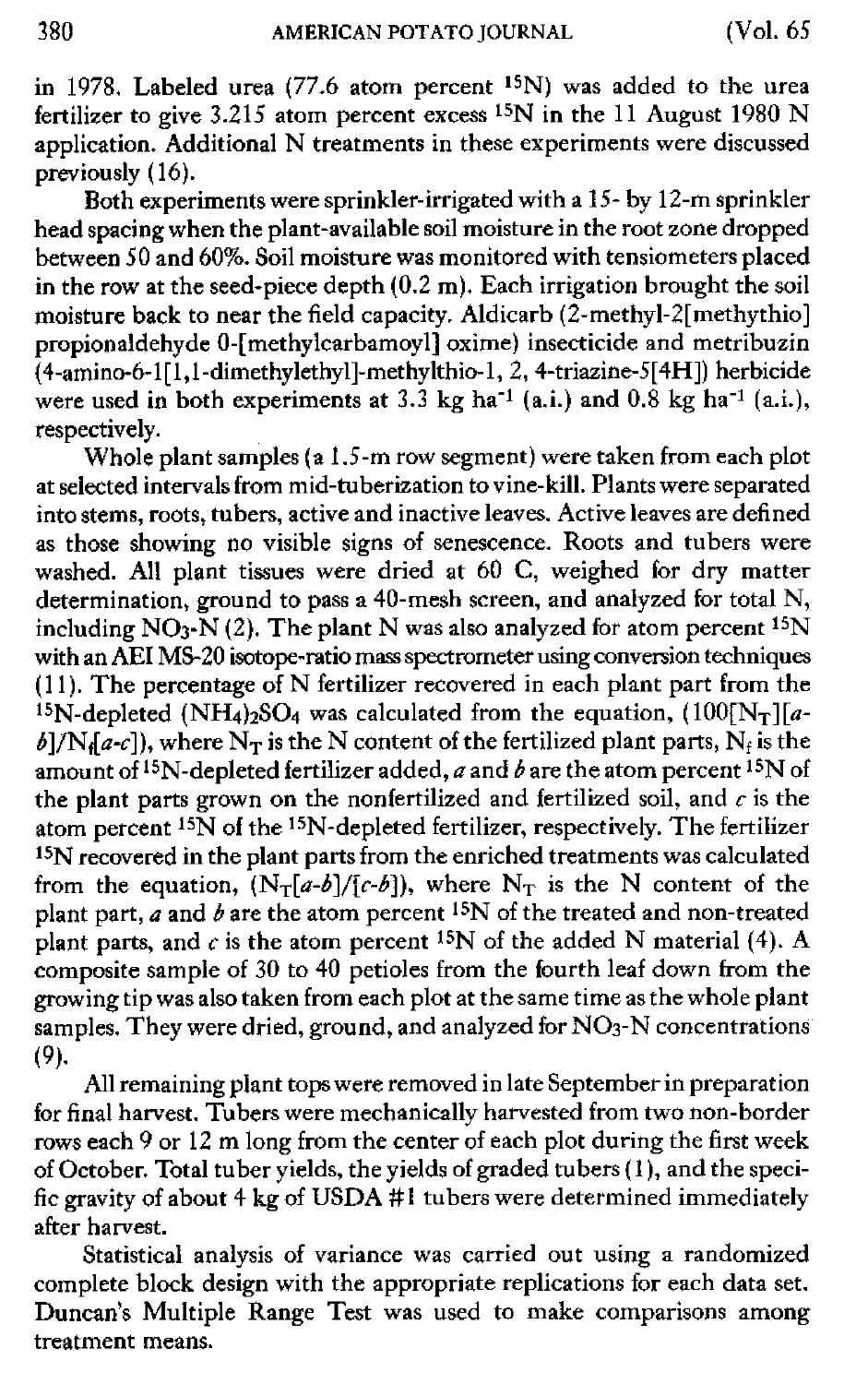## **Results**

The total tuber yields were increased by N fertilization in both experiments (Table 2). No apparent yield differences occurred between the preplant N and the seasonal  $N$  treatments in 1978 (2 vs. 3), but there was a significant specific gravity reduction in the seasonal N treatment. Seasonal N applications, in addition to preplant N, did significantly increase total tuber yields in 1980 (1 vs. 2).

| Year-                  | Total<br>final tuber | USDA tuber grades <sup>2</sup> |       |            | Tuber<br>specific    |
|------------------------|----------------------|--------------------------------|-------|------------|----------------------|
| treatment <sup>1</sup> | vields <sup>2</sup>  | #1                             | #2    | $>0.28$ kg | gravity <sup>2</sup> |
|                        | Mg ha <sup>-1</sup>  |                                | %.    |            |                      |
| 1978-1                 | 32.6a                | 52.2a                          | 6.6a  | 7.0a       | 1.087a               |
| 1978-2                 | 45.0b                | 66.5b                          | 3.1a  | 4.2a       | 1.085a               |
| 1978-3                 | 46.8 <sub>b</sub>    | 71.0b                          | 7.0a  | 10.4a      | 1.082 <sub>b</sub>   |
| 1980-1                 | 46.6a                | 77.7a                          | 18.0a | 52.2a      | 1.080a               |
| 1980-2                 | 52.0Ь                | 80.6a                          | 13.4a | 55.6a      | 1.078a               |

TABLE 2. - *Effect of N treatment on final tuber yields, size distribution, and specific gravity.*

'See Table 1 for treatment descriptions.

<sup>2</sup>Treatment means within a year and category followed by the same letter are not significantly different at the 5% probability level according to the Duncan's multiple range test.

Nitrogen fertilization significantly increased whole plant N uptake over the control treament **in** 1978 (Figure 1). The N uptake for the preplant N treatment was also significantly larger than that for the seasonal N treatment at early samplings (30 June and 10 July). This was reversed at later samplings (21 August and 5 September). Nitrogen uptake for treatment 2 was significantly larger than treatment 1 for all samplings in 1980. The N uptake was generally larger in 1980 than 1978, reflecting the higher N fertilization rates and mineralized N (Table 1). The N uptake in the plants did not change appreciably after 1 August for the control and preplant treatments, but continued to increase in the 1978 seasonal N treatment (Figure 1).

The percentage of N fertilizer recovered by the plants in the preplant N treatment increased from about 30% at the first sampling (19 June) to slightly more than 60% for the last three samplings (Figure 2A). The percentage recovery of the 15N applied 21 June rapidly increased to about 85% by 10 July (Figure 2B), while the recovery of 15N applied 2 August approached 80% by the last sampling (Figure 2C). Recoveries of the  $^{15}N$ applied on 11 August 1980 were about 60% by the last sampling (Figure 2C). The distribution of the 11 August 1980 15N in the plant parts was similar to the 2 August 1978 application, but proportionally lower (data not shown).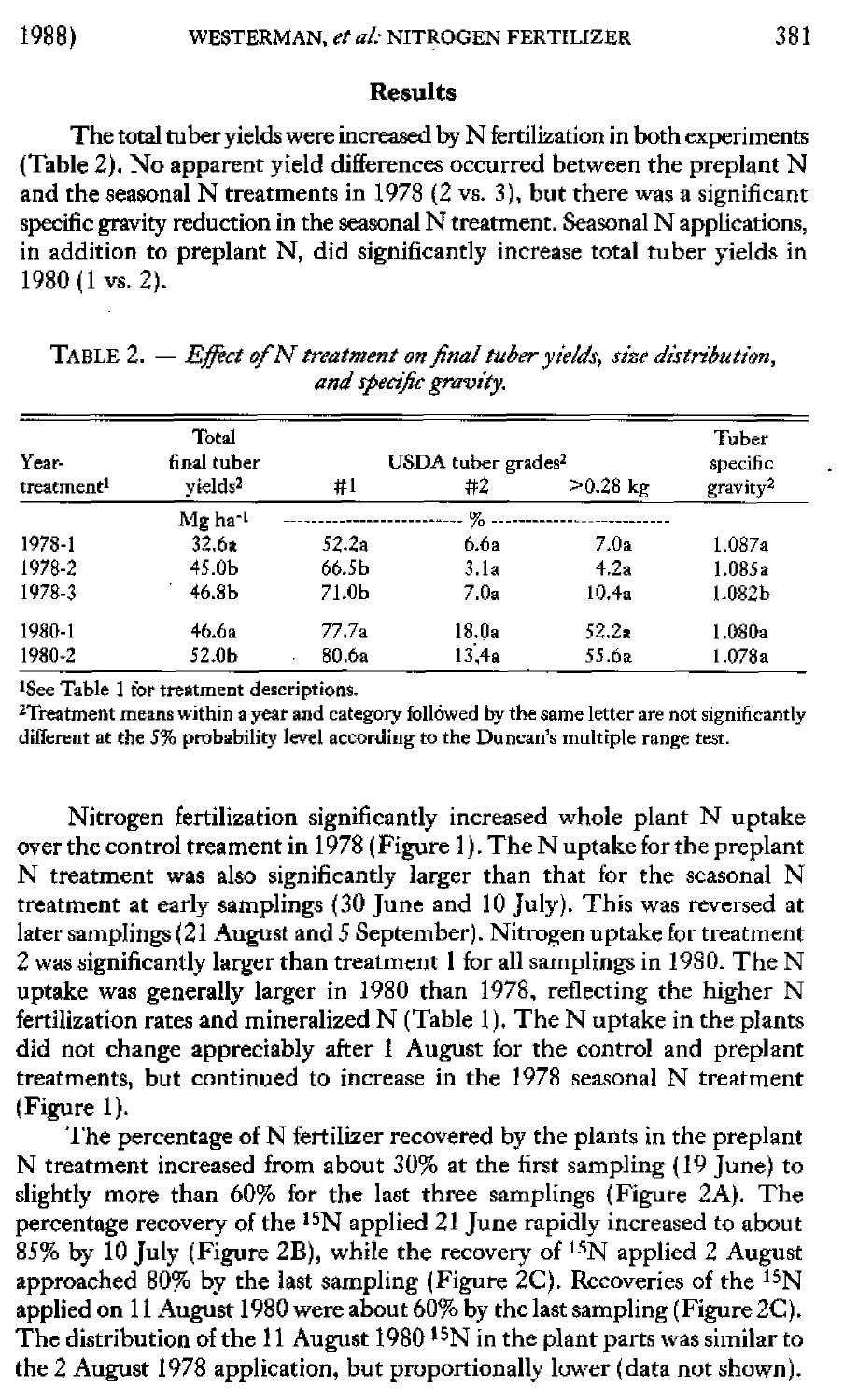

FIG. 1. The effect of N treatment and year on N uptake of whole potato plants. The vertical lines represent the standard error of the means within a sampling date and year.

The largest portion of the plant-assimilated 15N was found in the vegetative portions at the early samplings. Most of this N appeared to be translocated to the tubers during the remainder of the growing season. Approximately 88%, 88%, 84%, and 84% of the recovered fertilizer N was found in the tubers in September for the 1978 preplant, 21 June 1978, 2 August 1978, and 11 August 1980 applications, respectively.

Petiole NO<sub>3</sub>-N concentrations dropped rapidly after early tuber set  $\approx$  20 June) for the control and preplant N treatments (Figure 3). The 1978 seasonal N treatment (#3) maintained petiole NO3-N concentrations between  $6-10,000$  mg kg<sup>-1</sup>, while the combined preplant and seasonal N treatment (#2) in 1980 kept the petiole NO<sub>3</sub>-N concentration above 17,000 mg kg<sup>-1</sup>.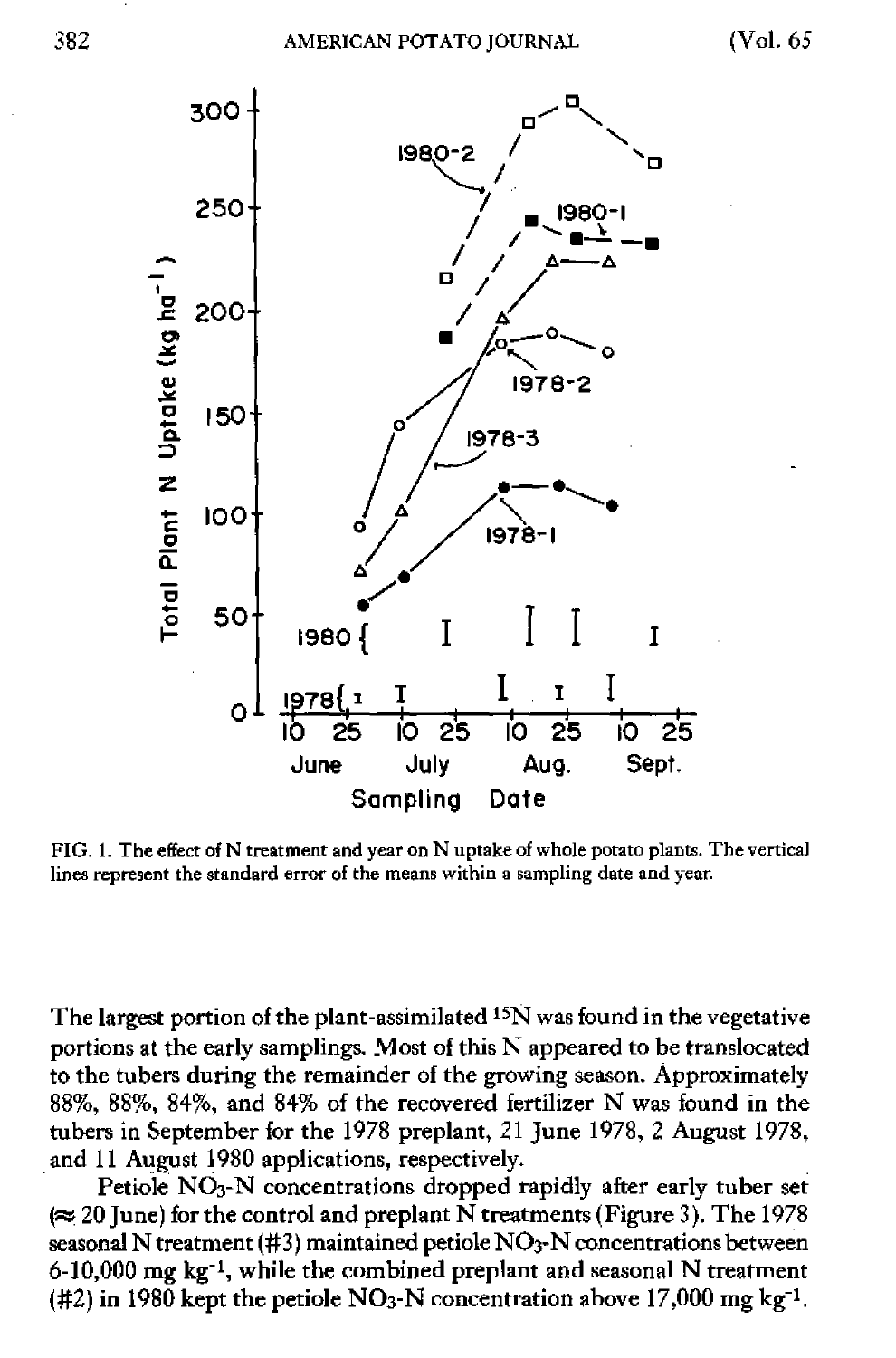

FIG. 2. The percentage of 15N recovered in the different parts for the 1978 N fertilizer treatments;  $\underline{A}$ . 134 kg N ha<sup>-1</sup> applied preplant;  $\underline{B}$ . 45 kg N ha<sup>-1</sup> applied 21 June;  $\underline{C}$ . 45 kg N ha<sup>-1</sup> applied  $\overline{2}$  August (dashed line is the total recovery for the 11 August 1980  $\overline{^{15}}N$  treatment). Vertical bars represent the standard deviation for total plant recovery for that N treatment and sampling date.

Soil NO<sub>3</sub>-N concentrations were also less than  $5.0$  mg kg<sup>-1</sup> by 1 August in all N treatments except for 10 mg  $kg^{-1}$  in the1980-2 treatment (data not shown).

### **Discussion**

Nitrogen applied seasonally in 1978 had a higher plant recovery percentage than preplant applied N. The seasonal N (urea) in 1978 was enriched by  $K^{15}NO<sub>3</sub>$  which may have exaggerated the N fertilizer recoveries. The apparent N fertilizer recovery was calculated by  $(N_i-N_c)100/N_f$ , where  $N_i$ and  $N<sub>i</sub>$  is the N uptake by the plants and N fertilizer applied for the N treatment, and  $N_c$  is the N uptake by the plants on the control treatment, respectively. These calculations showed that the apparent recovery of N fertilizer for the 1978-2 preplant N treatment approached 60%, while the apparent recovery for the 1978-3 seasonal N treatment increased from about 40% to greater than 80% for the last two samplings. The apparent recovery for the 1980-2 seasonal N treatment was about 50%. In general, these data closely agreed with the 15N data. Similar agreement between 15N data and apparent N fertilizer recoveries are reported for N banded at planting (14).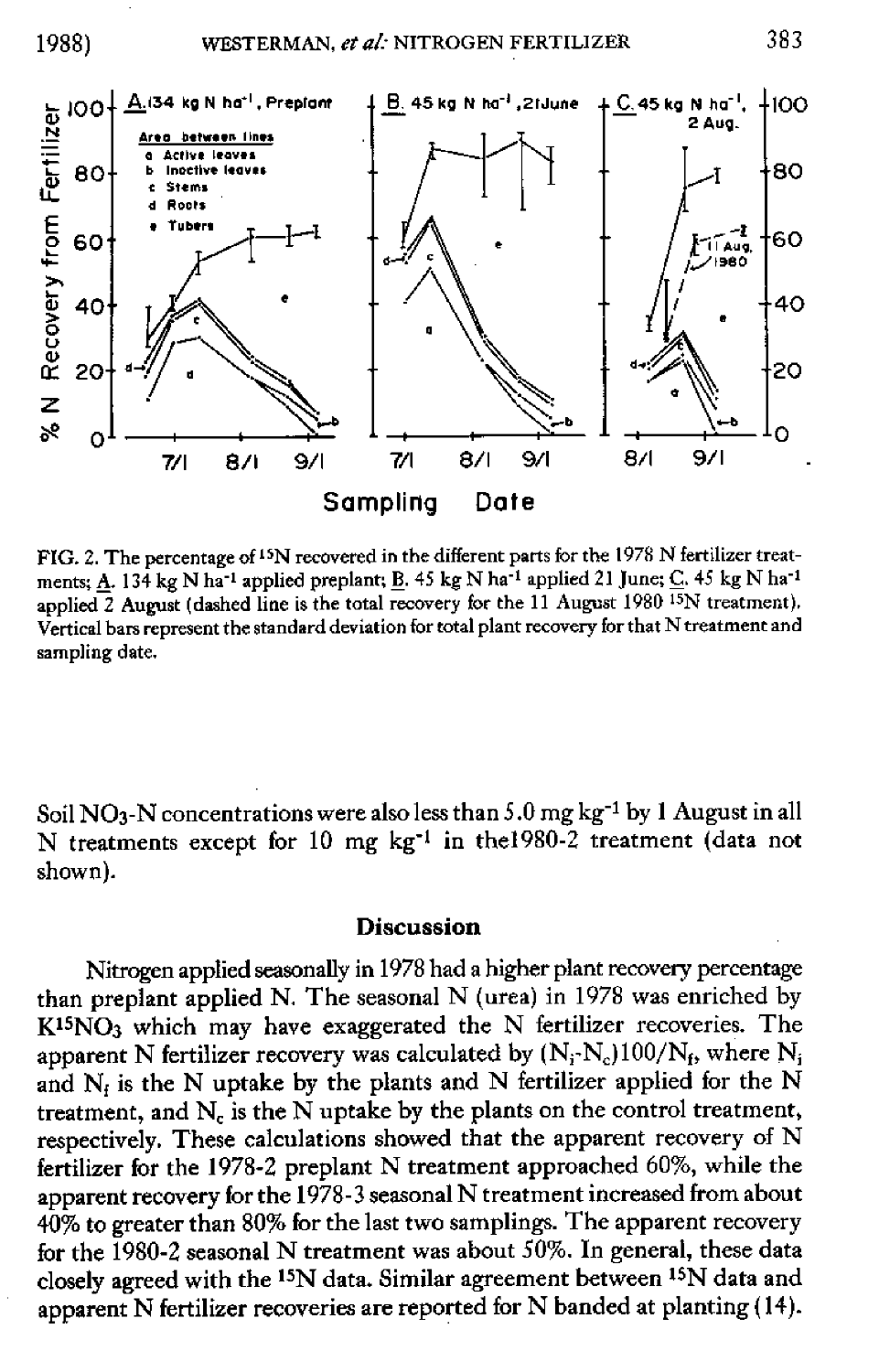

FIG. 3. The effect of N treatment and year on petiole **NOa**-N concentrations at selected sampling dates.

A preliminary study showed that potato petiole  $NO<sub>3</sub>-N$  concentrations increased from 3,000 to 20,200 mg kg<sup>-1</sup> six days after a 45 kg N ha<sup>-1</sup> application as urea on 20 June. A change of  $10,000$  mg kg<sup>-1</sup> NO<sub>3</sub>-N in the potato petioles and stems would be equivalent to a total N content change of about  $22$  kg ha<sup>-1</sup> in the plant. Rapid plant  $NO<sub>3</sub>-N$  uptake and temporary storage in the petioles and stems may account for part of the high seasonal N recoveries. Similar recoveries might also be expected for urea-ammonium nitrate solutions applied during active tuber growth.

The petiole  $\overline{NO}_3$ -N concentrations were lower than 10,000 mg kg<sup>-1</sup> in all 1978 treatments by 1 July (Figure 3). The soil  $NO<sub>3</sub>-N$  concentrations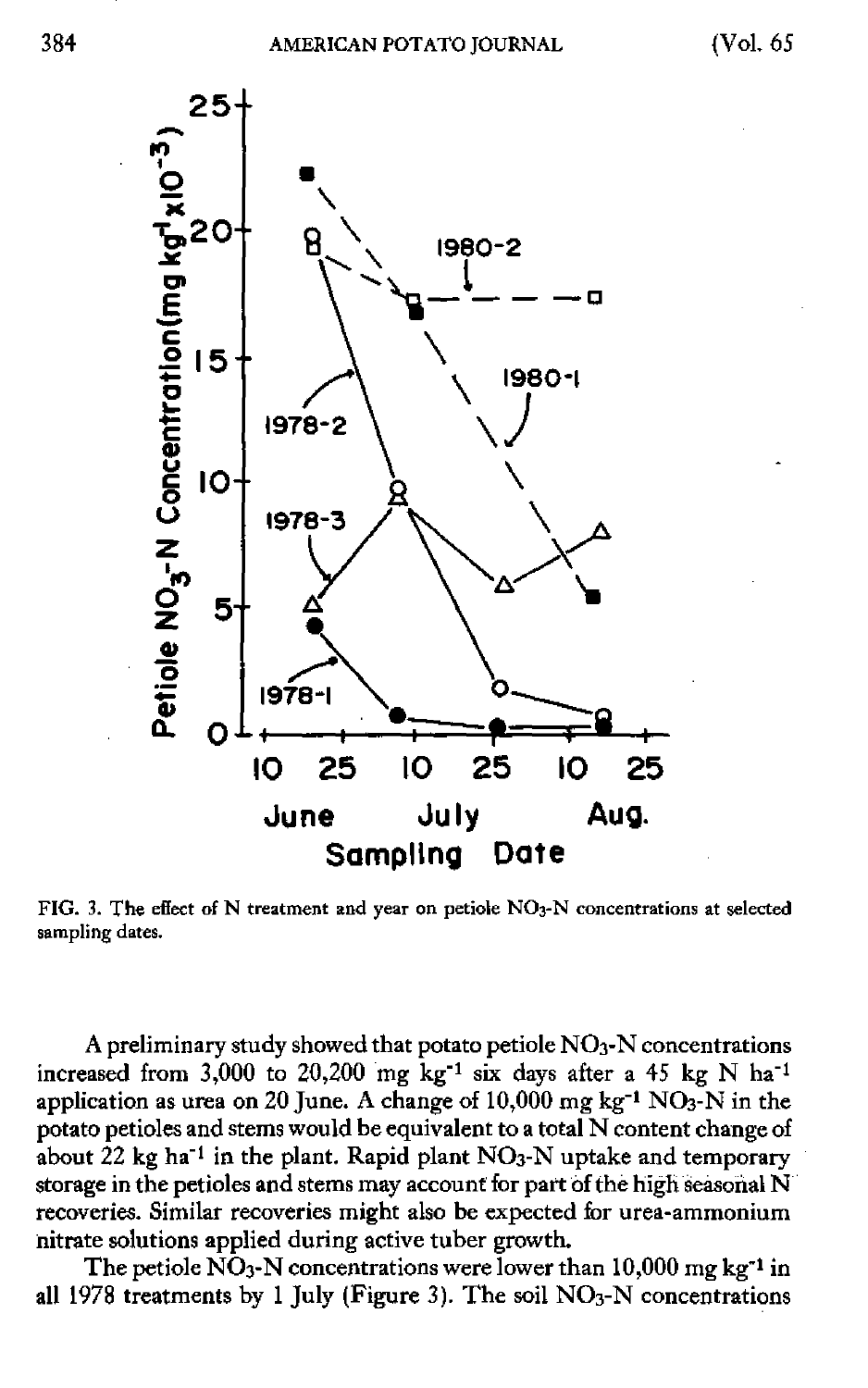were also less than 5 mg kg<sup>-1</sup> after 1 August. These concentrations indicate that the plant's N uptake rate would not be sufficient to prevent a net loss of N and dry matter from the tops and roots to the tubers (16). Nitrogen applied under these conditions would probably be rapidly taken up and utilized by the plant (Figure 2B and 2C). This situation may enhance N recoveries, since the applied N would not be available for loss by other mechanisms, e.g., leaching, denitrification.

The soil  $\overline{NO_3-N}$  concentration in the 1980-2 treatment was above 10 and 6 mg kg<sup>-1</sup> on 1 August and 19 September, respectively (data not shown). This, combined with greater than 17,000 mg kg<sup>-1</sup> petiole  $N\ddot{O}_3$ -N concentrations (Figure 3), indicates that N was probably not limiting growth in this treatment. Soluble P concentrations in this treatment's petioles were less than  $1,000$  mg kg<sup>-1</sup> by 23 July (data not shown). Below this concentration, the P uptake rate is not sufficient for tuber growth and P is lost from the tops and roots by translocation to the tubers (15). An active top, *ie.,* leaves, is necessary for nitrate assimilation since most of the nitrate reductase is in the leaves (13). This apparent P deficiency would cause *a* premature plant senescence and thereby reduced the <sup>15</sup>N recovered from the 11 August 1980 N application. This is supported by the leveling off of total N uptake after 15 August 1980 (Figure 1).

### **Literature Cited**

- 1. Anon. 1971. United States standards for grades of potatoes. USDA Consumer and Marketing Service, Washington, D.C.
- 2. Bremner, J.M. 1965. Total nitrogen. *In:* Methods of soil analysis, part 2. (C.A. Black, *et al.,* Eds.). Agronomy 9:1149-1178.
- 3. Carter, J.N., **M.E.** Jensen and S.M. Bosnia. 1974. Determining nitrogen fertilizer needs for sugarbeets from residual soil nitrate and mineralized nitrogen. Agron J 66:319-323.
- 4. Hauch, R.D. and J.M. Bremner. 1976. Use of tracers for soil and fertilizer nitrogen research. Adv in Agron 28:219-266.
- 5. Kleinkopf, G.E. and D.T. Vestermann. 1982. Scheduling nitrogen applications for Russet Burbank potatoes. Univ of Idaho CIS 637, University of Idaho, Moscow, Idaho,
- 6. Keeney, D.R. 1982. Nitrogen management for maximum efficiency and minimum pollution. *In:* Nitrogen in agricultural soils. (F.J. Stevenson, Ed.). Agronomy 22: 605-650.
- 7. Lauer, D.A. 1985. Nitrogen uptake patterns of potatoes with high-frequency sprinklerapplied N fertilizer. Agron J 77:193-197.
- 8, Legg, J.O. and J.J. Meisinger. 1982. Soil nitrogen budgets. *In:* Nitrogen in agricultural soils (F.J. Stevenson, Ed.). Agronomy 22:503-566.
- 9. Milham, P.J., A.S. Awad, R.E. Paull and J.H. Bull. 1970. Analysis of plant, soils, and waters for nitrate using an ion-selective electrode. Analyst 95:751-757.
- 10. Painter, C.G., J.P. Jones, R.E. McDole, R.D. Johnson and R.E. Ohms. 1977. Idaho fertilizer guide for potatoes. Univ of Idaho CIS 261. University of Idaho, Moscow, Idaho.